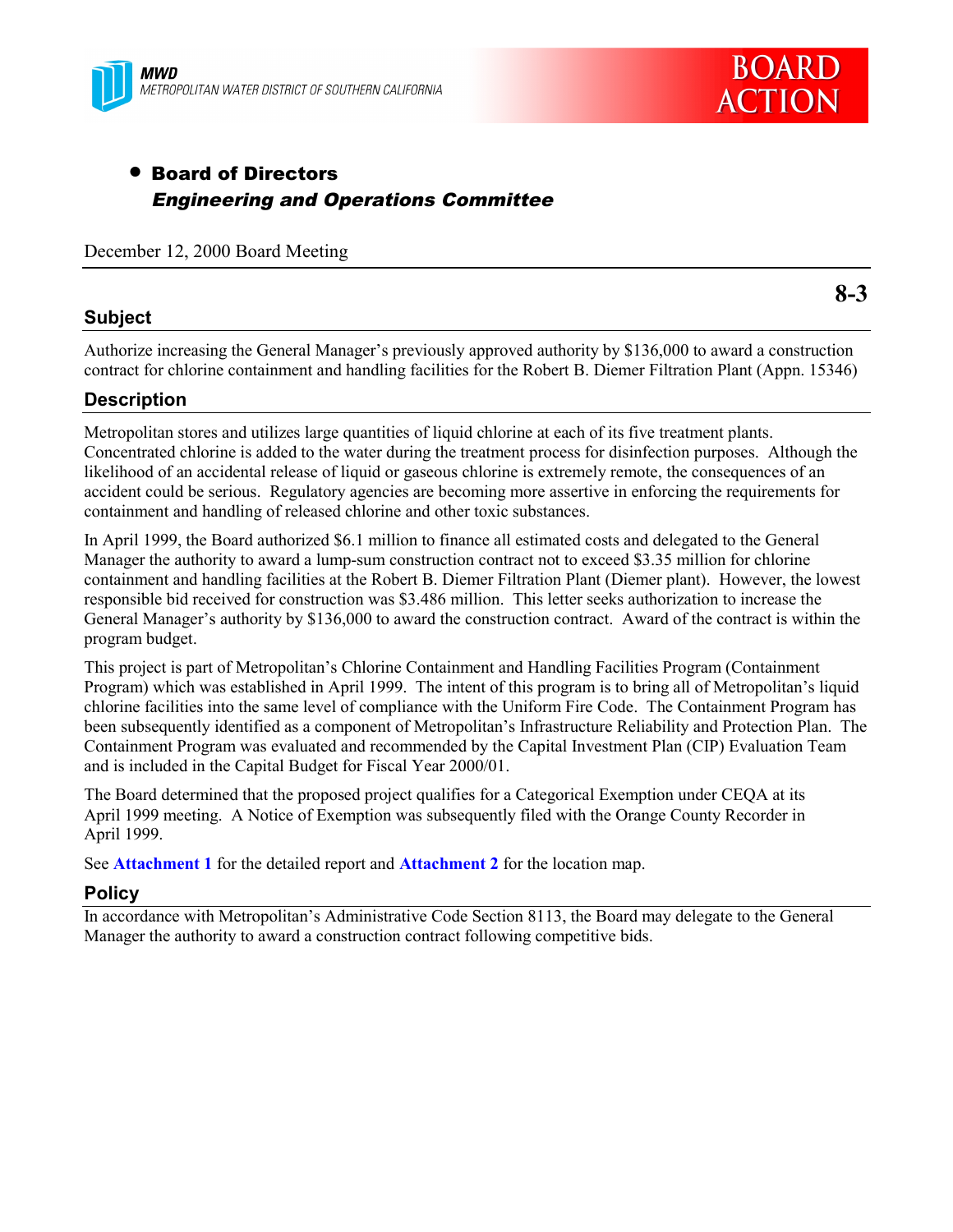#### **Staff Recommendation**

Authorize increasing the General Manager's previously approved authority by \$136,000 to award a construction contract for chlorine containment and handling facilities for the Diemer plant.

**Fiscal Impact:** \$136,000 (funds have been previously appropriated for this purpose and are included in the Capital Budget for Fiscal Year 2000/01).

Wolfe *Roy L. Wolfe*

11/17/2000 *Date*

*Manager, Corporate Resources*

11/20/2000 *General Manager Date*

**Attachment 1 – Detailed Report Attachment 2 – Location Map** BLA #299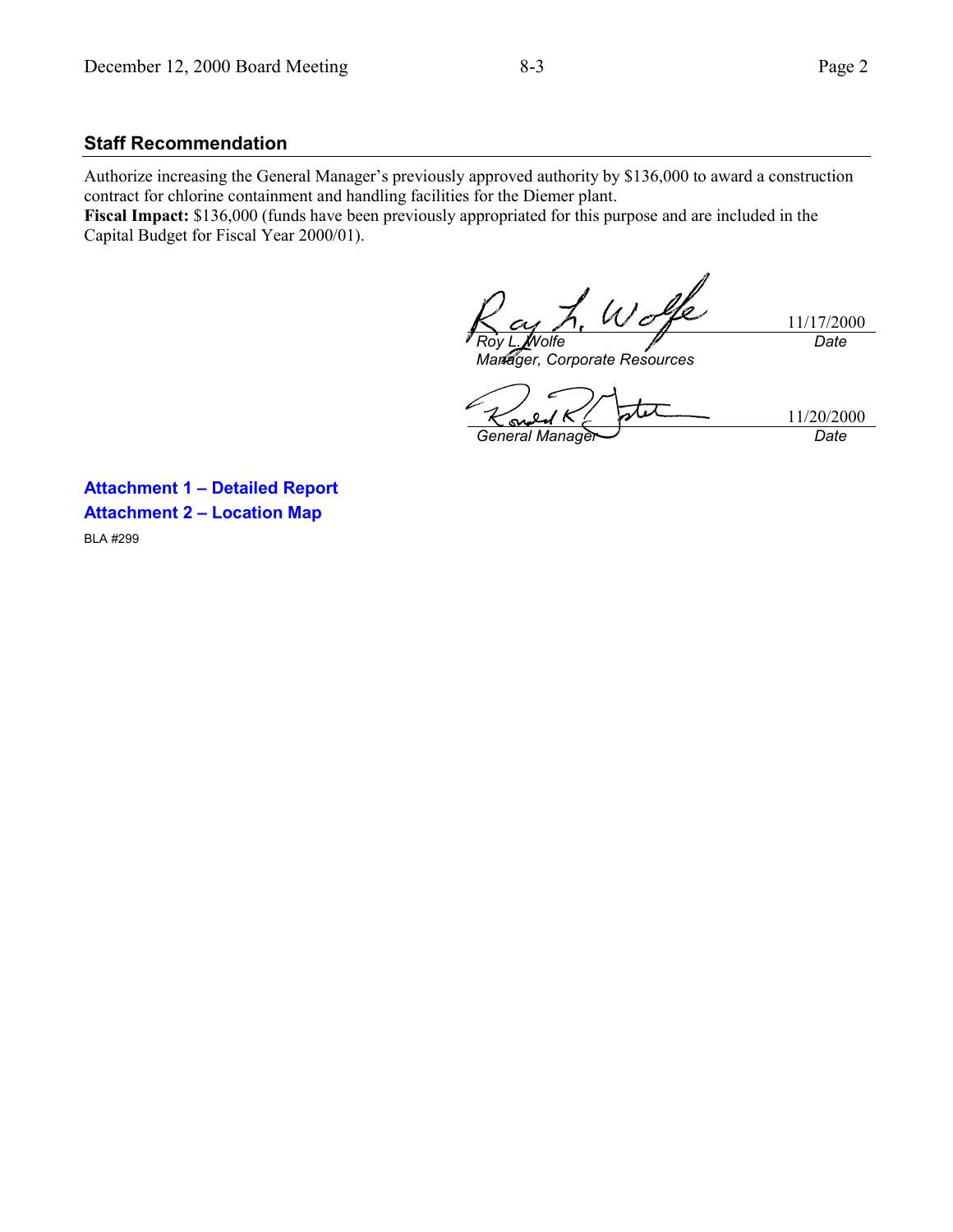## **Detailed Report**

*Purpose/Background*. Metropolitan stores and utilizes large quantities of liquid chlorine as a disinfectant at each of its five treatment plants. Liquid chlorine is shipped to Metropolitan's Jensen and Weymouth treatment plants in bulk 90-ton capacity rail cars and to Mills, Diemer and Skinner plants in 17-ton capacity truck trailers. Metropolitan has maintained an excellent safety record considering the enormous quantities used over the years and the potential for an accidental release of chlorine gas. However, the potential consequences of an accident could be serious, which is why Metropolitan continues to be proactive in upgrading its facilities and procedures. The most recent upgrades included construction of a new chlorine process building that was completed in 1996 at the Diemer plant. This project moved the chlorine facilities from the plant's administrative building.

In August 1996, the Orange County Fire Authority (OCFA), a newly established local enforcement authority, conducted a routine inspection of the Diemer plant and observed the new chlorine building. Until that time, Metropolitan's interpretations of the Uniform Fire Code (Code) had been accepted by the various fire officials that had jurisdiction for all five treatment plants. Shortly after their inspection, OCFA issued a Fire and Life Safety Inspection Notice asserting that the new facility was not in compliance with their interpretation of the Code. In response to the notice, Metropolitan conducted a comprehensive study by a consultant to assess the facility design and equipment, and its installation, for compliance with the Code and to recommend any required design changes. The final study resolved a number of compliance issues and provided recommendations to achieve compliance with the Code.

Should Metropolitan fail to make the required improvements, OCFA could conceivably seek to bring misdemeanor charges against Metropolitan for failing to comply with its notice of noncompliance. Alternatively, OCFA could issue a "cease and desist" order if they deemed continued operation of the existing Diemer chlorine facility to be a threat to public safety. Currently, OCFA has given no indication that such an action is being considered. Additionally, Metropolitan may expose itself to legal action from the development group that is currently building a master planned residential/golf community near the Diemer plant. OCFA has informed the developer that the occupancy permit for the development will be withheld until Metropolitan provides the required containment and handling facilities.

In April 1999, the Chlorine Containment and Handling Facilities Program (Containment Program) was initiated with the funding of chlorine containment facilities at the Robert B. Diemer Filtration Plant (Diemer plant). At that time, the Board authorized \$6.1 million to finance all estimated costs and delegated to the General Manager the authority to award a lump-sum construction contract, in form approved by the General Counsel and not to exceed \$3.35 million for the Diemer plant. However, the lowest responsible bid received for construction was \$3.486 million. Therefore, this letter seeks the Board's approval to increase the General Manager's authority by \$136,000 to award a construction contract for chlorine containment and handling facilities at the Diemer plant.

*Project Description.* Implementation of the Containment Program at the Diemer plant consists of the following project components: (1) chlorine storage and containment building for the 17-ton liquid chlorine truck trailers; (2) chlorine scrubbing systems to neutralize released chlorine in the storage and containment building, chlorinator room or chlorine evaporator rooms; (3) other modifications to the existing chlorine process building to provide the safety and health improvements required by the Code; and finally (4) provisions for activation of a fail-safe backup disinfection system to ensure Metropolitan does not violate provisions of the Surface Water Treatment Rule in the event of a significant chlorine release which will automatically shut down the primary chlorine feed system. Metropolitan forces will perform construction management, contract administration and field inspection. The project is within budget and it is anticipated that the project will be completed within the appropriated amount of \$6.1 million.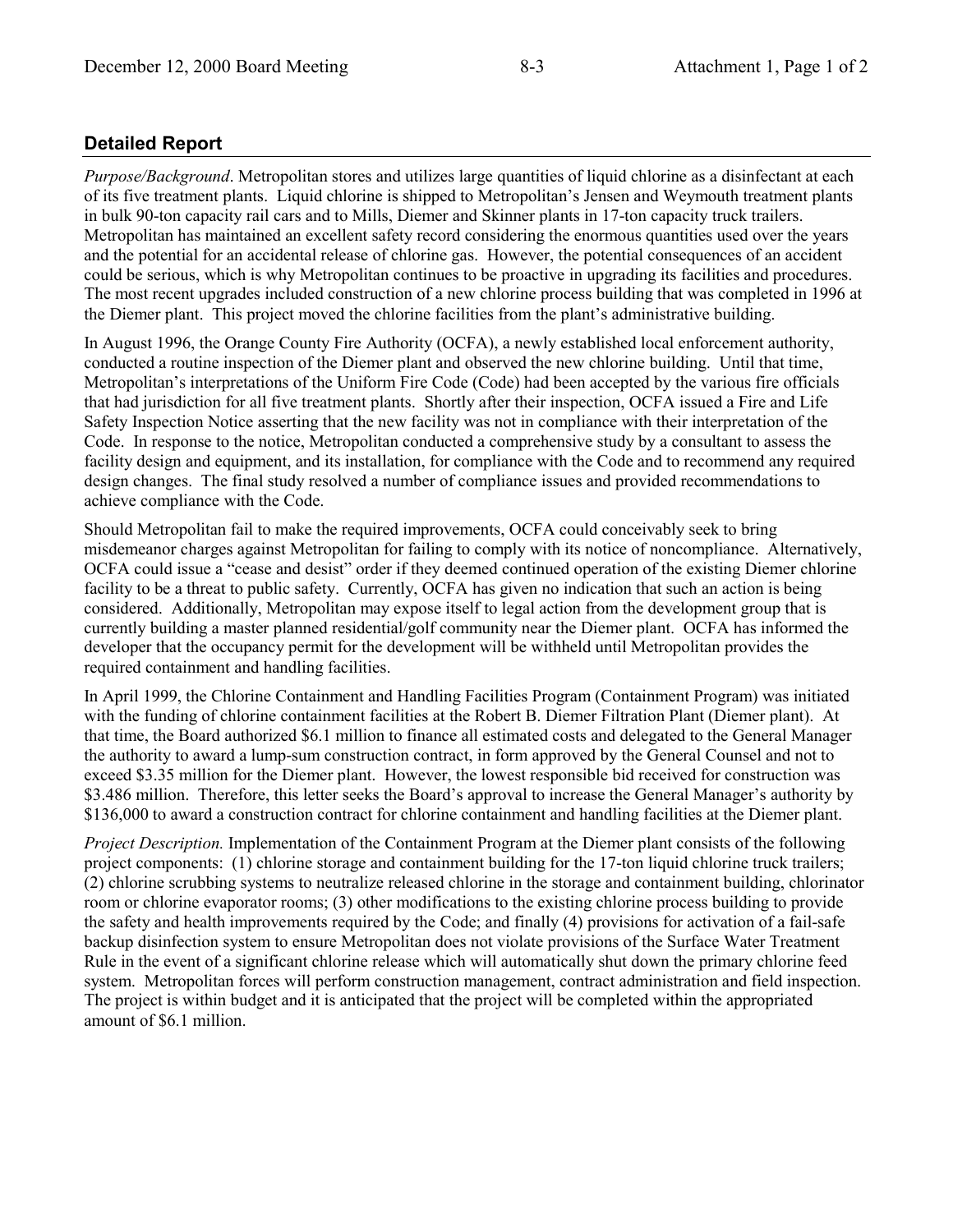## **CEQA Compliance / Environmental Documentation**

The proposed project qualifies for a Categorical Exemption under the California Environmental Quality Act (CEQA) because it consists of: (a) the minor alteration of existing public facilities involving negligible use beyond that previously existing; (b) the replacement or reconstruction of existing facilities located on the same site and having substantially the same purpose; (c) the construction of a limited number of new small facilities and; (d) construction of minor structures appurtenant to existing institutional facilities (State CEQA Guidelines, sections 15301, 15302, 15303, 15311). The Board determined that the proposed project qualifies for a Categorical Exemption under CEQA at its April 1999 meeting. A Notice of Exemption was subsequently filed with the Orange County Recorder in April 1999.

These actions satisfy the provisions of CEQA in regard to these matters; no further environmental review or documentation is necessary for the Board to act on this request.

### **Actions and Milestones**

 $\Box$  February 2002 - Complete construction of Diemer plant chlorine containment and handling facilities